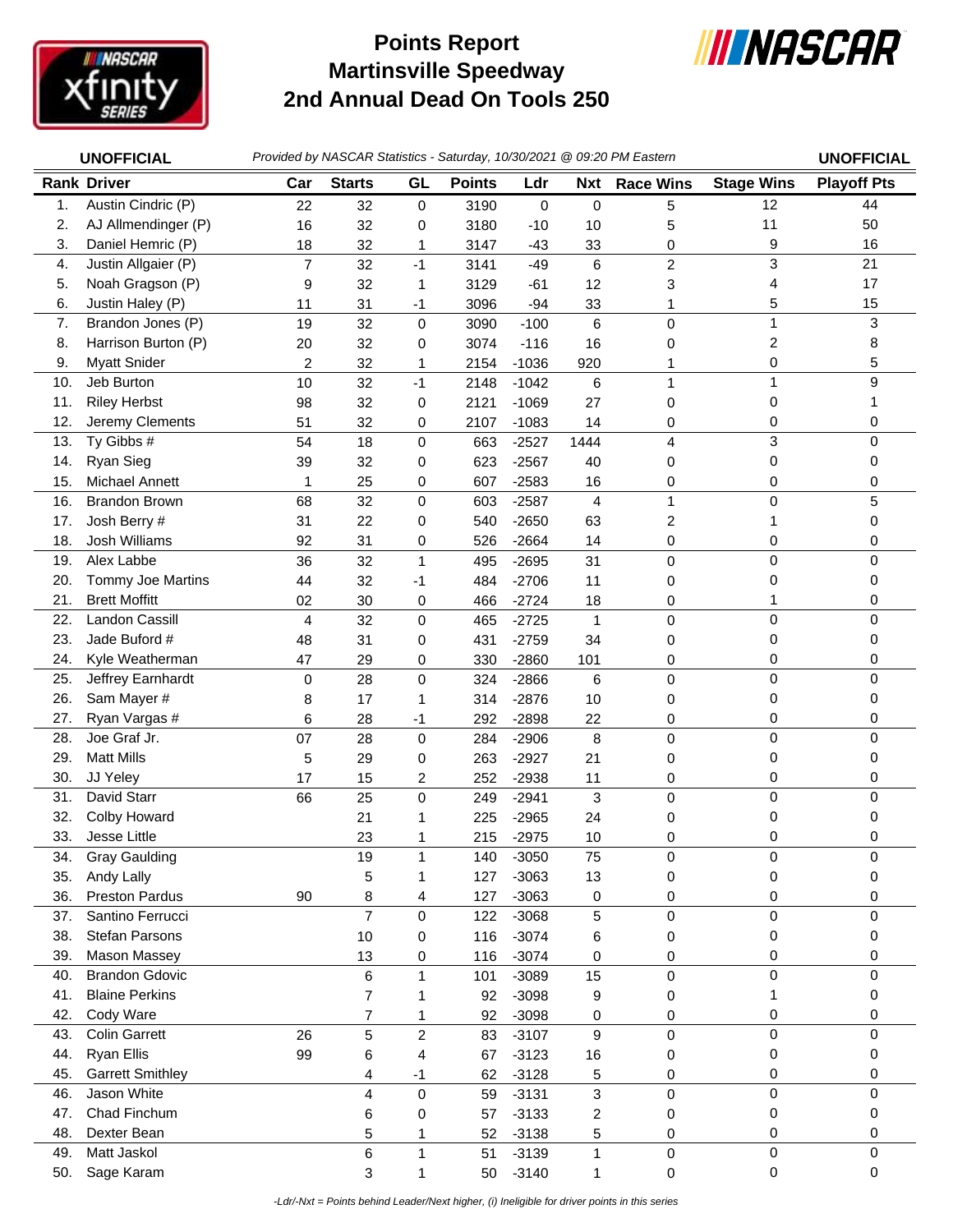|      | <b>Rank Driver</b>      | Car | <b>Starts</b>           | GL                      | <b>Points</b> | Ldr     | <b>Nxt</b>     | <b>Race Wins</b> | <b>Stage Wins</b>       | <b>Playoff Pts</b> |
|------|-------------------------|-----|-------------------------|-------------------------|---------------|---------|----------------|------------------|-------------------------|--------------------|
| 51.  | Stephen Leicht          | 61  | 5                       | 8                       | 45            | $-3145$ | 5              | 0                | 0                       | 0                  |
| 52.  | Miguel Paludo           |     | 3                       | 0                       | 44            | $-3146$ | 1              | 0                | 0                       | 0                  |
| 53.  | Natalie Decker          | 23  | 5                       | 5                       | 42            | $-3148$ | 2              | 0                | 0                       | 0                  |
| 54.  | <b>Will Rodgers</b>     |     | 3                       | -1                      | 40            | $-3150$ | 2              | 0                | 0                       | 0                  |
| 55.  | Caesar Bacarella        |     | 5                       | $-1$                    | 37            | $-3153$ | 3              | 0                | 0                       | 0                  |
| 56.  | Carson Ware             |     |                         | -1                      | 36            | $-3154$ | 1              | 0                | 0                       | 0                  |
|      |                         |     | 6                       |                         |               |         |                |                  |                         |                    |
| 57.  | Joey Gase               |     | 5                       | -1                      | 32            | $-3158$ | 4              | 0                | 0                       | 0                  |
| 58.  | <b>Spencer Pumpelly</b> |     | 3                       | $-1$                    | 32            | $-3158$ | 0              | 0                | 0                       | 0                  |
| 59.  | Ronnie Bassett          |     | 2                       |                         | 25            | $-3165$ | 7              | 0                | 0                       | 0                  |
| 60.  | <b>Patrick Emerling</b> |     | 3                       | 1                       | 25            | $-3165$ | 0              | 0                | 0                       | 0                  |
| 61.  | Dale Earnhardt          |     | 1                       | $\mathbf{1}$            | 23            | $-3167$ | $\overline{c}$ | 0                | 0                       | 0                  |
| 62.  | Loris Hezemans          |     | 4                       | 1                       | 23            | $-3167$ | 0              | 0                | 0                       | 0                  |
| 63.  | George Gorham           |     | 1                       | 1                       | 21            | $-3169$ | 2              | 0                | 0                       | 0                  |
| 64.  | <b>Tanner Berryhill</b> |     | 3                       | 1                       | 18            | $-3172$ | 3              | 0                | 0                       | 0                  |
| 65.  | Cj Mclaughlin           |     | 6                       | 1                       | 13            | $-3177$ | 5              | 0                | 0                       | 0                  |
| 66.  | Robby Lyons             |     | 1                       | 1                       | 12            | $-3178$ | 1              | 0                | 0                       | 0                  |
| 67.  | Dylan Lupton            |     | 3                       | 1                       | 11            | $-3179$ | $\mathbf{1}$   | 0                | 0                       | 0                  |
| 68.  | <b>Boris Said</b>       |     |                         |                         |               | $-3184$ |                |                  | 0                       |                    |
|      |                         |     |                         |                         | 6             |         | 5              | 0                |                         | 0                  |
| 69.  | Dave Smith              |     | 1                       |                         | 4             | $-3186$ | 2              | 0                | 0                       | 0                  |
| 70.  | Kyle Sieg               |     | 1                       | 1                       | 3             | $-3187$ | $\mathbf{1}$   | 0                | 0                       | 0                  |
| 71.  | Michael Munley          |     | 1                       |                         | 2             | $-3188$ | 1              | 0                | 0                       | 0                  |
| 72.  | Josh Bilicki            |     | 4                       | 1                       | 1             | $-3189$ | 1              | 0                | 0                       | 0                  |
| 73.  | Mike Harmon             | 74  | 1                       | $-73$                   | 1             | $-3189$ | 0              | 0                | 0                       | 0                  |
| 74.  | Kyle Busch(i)           |     | 5                       | 0                       | 0             | $-3190$ | 1              | 5                | 4                       | 0                  |
| 75.  | John Hunter Nemechek(i) |     | 4                       | 0                       | 0             | $-3190$ | 0              | 1                | 2                       | 0                  |
| 76.  | Christopher Bell(i)     |     | $\overline{c}$          | 0                       | 0             | $-3190$ | 0              | 1                | $\overline{\mathbf{c}}$ | 0                  |
| 77.  | Martin Truex(i)         |     | 1                       | 0                       | 0             | $-3190$ | 0              | 0                | 2                       | 0                  |
| 78.  | Kevin Harvick(i)        |     | 3                       | 0                       | 0             | $-3190$ | 0              | 0                | 0                       | 0                  |
| 79.  | Chase Elliott(i)        |     |                         | 0                       |               |         |                | 0                | 0                       | 0                  |
|      |                         |     | 1                       |                         | 0             | $-3190$ | 0              |                  |                         |                    |
| 80.  | Ty Dillon(i)            |     | 11                      | $-50$                   | 0             | $-3190$ | 0              | 0                | 0                       | 0                  |
| 81.  | Tyler Reddick(i)        |     | 7                       | $-1$                    | 0             | $-3190$ | 0              | 0                | 0                       | 0                  |
| 82.  | Jordan Anderson(i)      |     | 6                       | $-1$                    | 0             | $-3190$ | 0              | 0                | 0                       | 0                  |
| 83.  | Austin Dillon(i)        |     | 5                       | -1                      | 0             | $-3190$ | 0              | 0                | 0                       | 0                  |
| 84.  | Chase Briscoe(i)        |     | 2                       | -1                      | 0             | $-3190$ | 0              | 0                | 0                       | 0                  |
| 85.  | Bayley Currey(i)        | 15  | 23                      | $-1$                    | 0             | $-3190$ | 0              | 0                | 0                       |                    |
| 86.  | Cole Custer(i)          |     | 1                       | -1                      | 0             | $-3190$ | 0              | 0                | 0                       | 0                  |
| 87.  | Austin Hill(i)          |     | 5                       | $-1$                    | 0             | $-3190$ | 0              | 0                | 0                       | 0                  |
| 88.  | Bubba Wallace(i)        |     | 1                       | $-1$                    | 0             | $-3190$ | 0              | 0                | 0                       | 0                  |
| 89.  | Denny Hamlin(i)         |     | 1                       | $-1$                    | 0             | $-3190$ | 0              | 0                | 0                       | 0                  |
| 90.  | Timmy Hill(i)           |     | 15                      | $-1$                    | 0             | $-3190$ | 0              | 0                | 0                       | 0                  |
| 91.  | Kaz Grala(i)            |     | $\overline{c}$          | $-1$                    |               | $-3190$ | $\mathsf 0$    |                  | 0                       | 0                  |
|      |                         |     |                         |                         | 0             |         |                | 0                |                         |                    |
| 92.  | Kris Wright(i)          |     | 7                       | $-1$                    | 0             | $-3190$ | 0              | 0                | 0                       | 0                  |
| 93.  | James Davison(i)        |     | 1                       | $-1$                    | 0             | $-3190$ | 0              | 0                | 0                       | 0                  |
| 94.  | Danny Bohn(i)           |     | 1                       | $-1$                    | 0             | $-3190$ | 0              | 0                | 0                       | 0                  |
| 95.  | Bj Mcleod(i)            |     | 5                       | $-1$                    | 0             | $-3190$ | 0              | 0                | 0                       | 0                  |
| 96.  | Spencer Boyd(i)         | 52  | 9                       | $-1$                    | 0             | $-3190$ | 0              | 0                | 0                       | 0                  |
| 97.  | Akinori Ogata(i)        | 78  | $\overline{\mathbf{c}}$ | $\overline{\mathbf{c}}$ | 0             | $-3190$ | 0              | 0                | 0                       | 0                  |
| 98.  | Tim Viens(i)            |     | 1                       | $-2$                    | 0             | $-3190$ | 0              | 0                | 0                       | 0                  |
| 99.  | Ross Chastain(i)        |     | 1                       | $-2$                    | 0             | $-3190$ | 0              | 0                | 0                       | 0                  |
| 100. | Jesse Iwuji(i)          |     | 1                       | $-2$                    | 0             | $-3190$ | 0              | 0                | 0                       | 0                  |
| 101. | Dawson Cram(i)          |     | 1                       | $-1$                    | 0             | $-3190$ | 0              | 0                | 0                       | 0                  |
|      | 102. Zane Smith(i)      |     |                         |                         |               | $-3190$ |                |                  | 0                       | 0                  |
|      |                         |     | 1                       | $-1$                    | 0             |         | 0              | 0                |                         |                    |
| 103. | Grant Enfinger(i)       |     | 1                       | $-1$                    | 0             | $-3190$ | $\mathbf 0$    | 0                | 0                       | 0                  |
| 104. | Erik Jones(i)           |     | 1                       | $-1$                    | 0             | $-3190$ | 0              | 0                | 0                       | 0                  |
| 105. | Kyle Tilley             |     | 1                       | $-1$                    | 0             | $-3190$ | 0              | 0                | 0                       | 0                  |
| 106. | Mike Skeen              |     | 0                       | $-1$                    | 0             | $-3190$ | $\pmb{0}$      | 0                | 0                       | 0                  |
| 107. | <b>Dillon Bassett</b>   |     | 0                       | $-1$                    | 0             | $-3190$ | 0              | 0                | 0                       | 0                  |
|      | 108. Chris Cockrum      |     | 0                       | $-1$                    | 0             | $-3190$ | 0              | 0                | 0                       | 0                  |